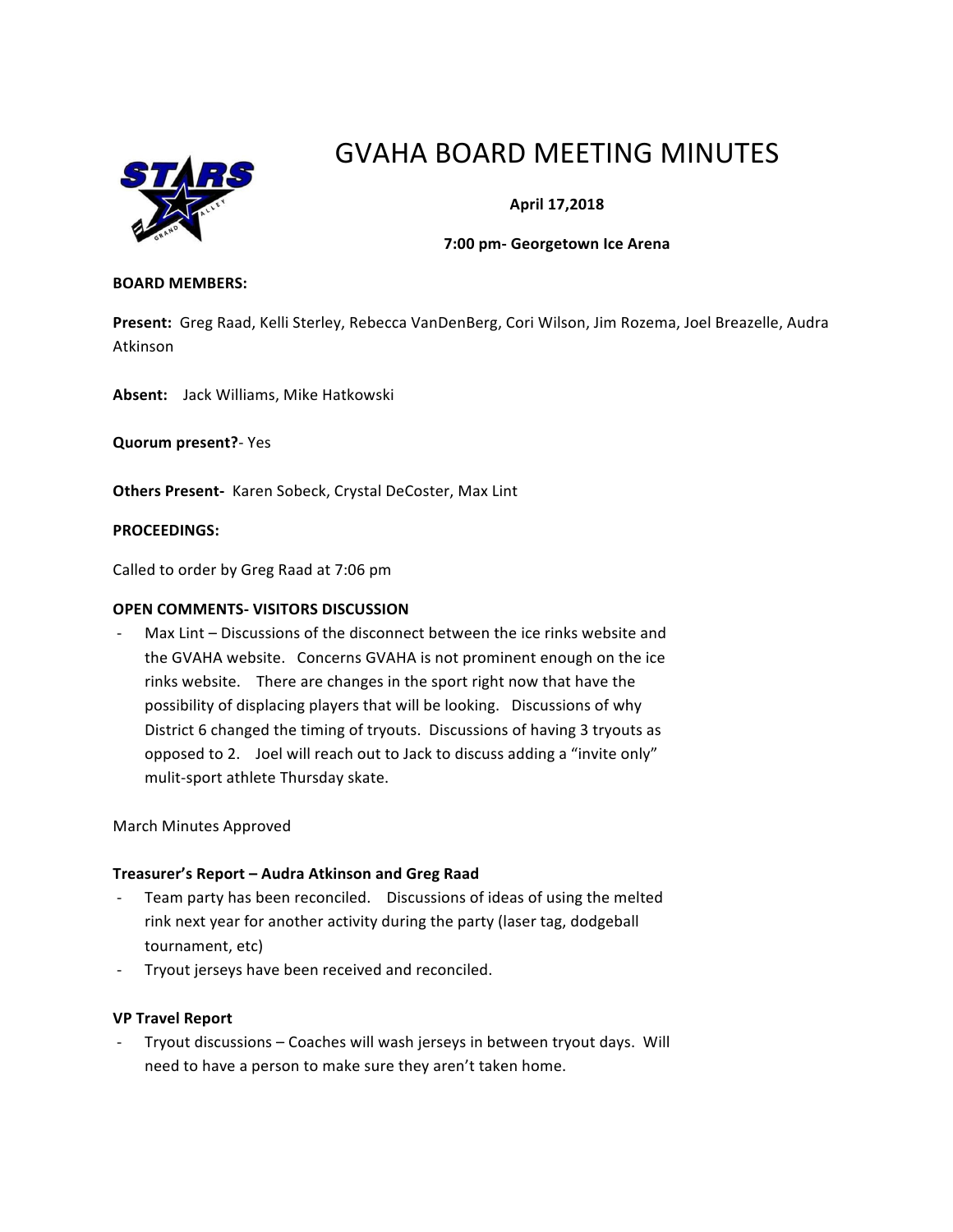- Staffing for tryouts Need a good welcoming presence to maintain a list and hand out jerseys. Payment will be collected by the kiosk.
- Discussions of having Ipad to fill out electronic registrations for people who show up without registering.
- Deposit checks will be collected on the last night of tryouts at parent meeting. This is also a time to let people know if the optional Thursday skate will be had.

# **VP House Report – Jim Rozema**

- Adray meeting next Tuesday. Jim will attend. Discussions of looking for a squirt parent that may be interested in helping and attending.
- Discussions of Bantam house team and who would coach
- Joel to work with Jack to get coaches firmed up for a June announcement
- Jim will schedule the coaches meeting in June or July

# **Hockey Director Report – Jack Williams/Joel Breazelle**

- Karen inquired about the ages of stick and puck and possibly doing one for 10U. It can be intimidating for the younger kids to be on the ice with the college students.
- Crystal inquired on how to get goalie training in the summer
- Spring learn to play has 20 kids registered (5 girls). This spring session is a great lead into cross ice and mites.
- If Cross Ice and Mites numbers continue to grow a second sheet will be need on Tuesdays.
- Jim suggested that every coach for the association spend time at the mites and cross ice levels. Joel agreed.
- Coaching "Hot Stoves" will start in June.

# **Fundraising Report – Kelli Sterley**

- Year end party money collected by team managers worked well.
- Scrip is being utilized and growing. Funds can be used for any GVAHA programs (Spring and Camps). Joel inquired on how this is being marketed to 8U and under.
- Karen suggested reposting sponsorship packets for registrations
- Need more Family Fare receipts to qualify for rebate.
- Discussions of renewing the "hockey 101" meetings to go over the transition between age levels and fundraising opportunities. Specifically for families moving into squirt.
- Board members need to re-register at USA Hockey and do safe sport trainings.